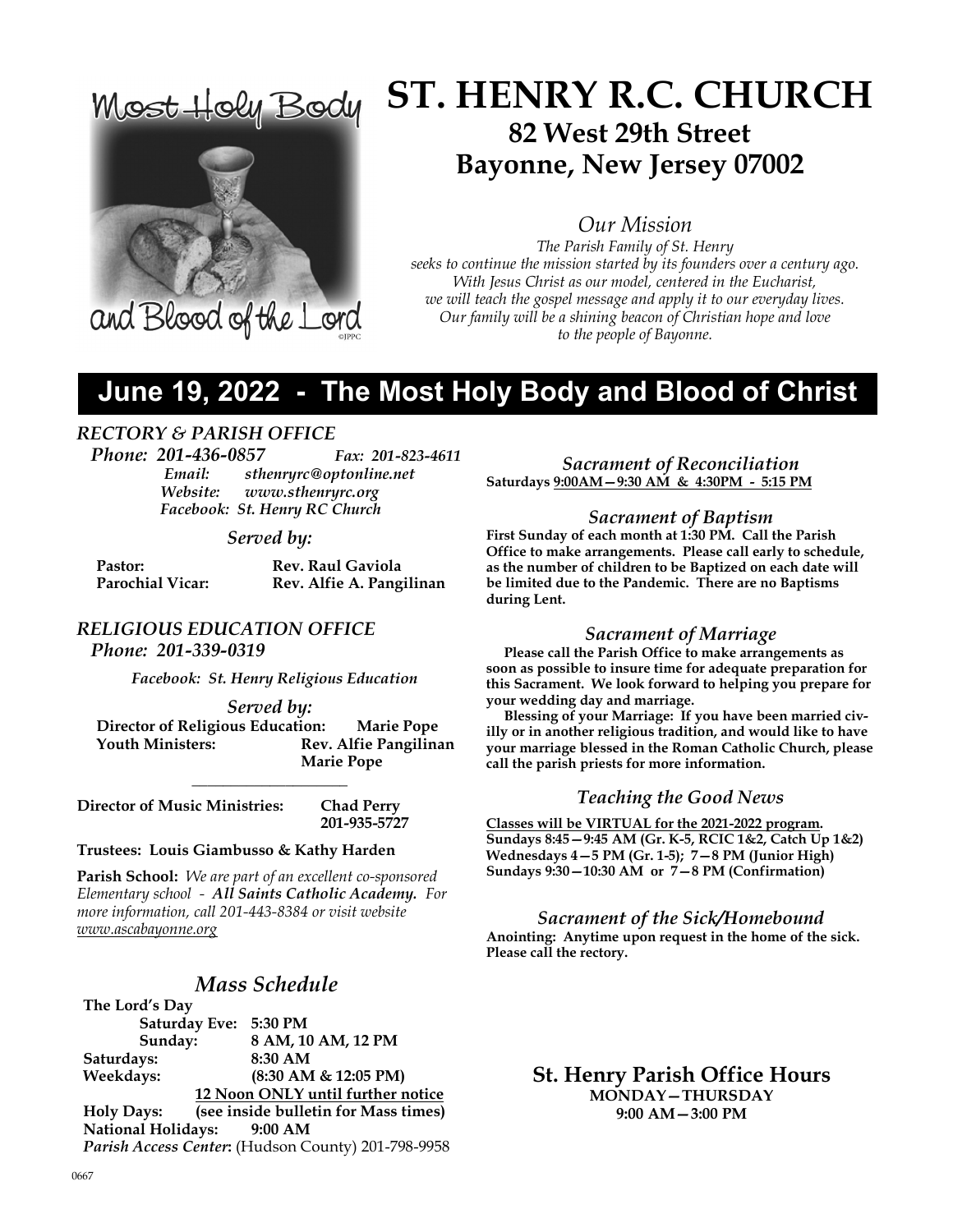## June 19, 2022 The Most Holy Body and Blood of Christ Page Two



 Each year the Church celebrates the feast of Corpus Christi. It is this jewel that is the source and summit of Christian life. The main reason for the Church's existence. The principal reason for the priesthood. It is important for us Catholics, especially in our pluralistic culture and one that prefers everybody to blend in, that we be very clear in how we differ from Protestant Christians who believe that the Eucharist is only a symbol. That Christ was only speaking metaphorically. We instead believe that the bread and wine, consecrated at the Mass, through the words of Christ spoken by the celebrating priest, really and truly become the living Body and Blood of Jesus Christ.

 Through the Eucharist our faith has the chance to be renewed, our hope becomes reinvigorated and our charity is re-energized. This means ultimately that none of us need go spiritually hungry ever again. Humbly we pray, "Our Father, who art in heaven, give us this day our daily Bread".

## FATHER'S DAY - TODAY, June 19th

We celebrate the men who have meant so much in our lives as we reflect on Father's Day. We thank God for our dads and their love for us. We offer our thanks to those dads who are still with us here on earth, and we offer our prayers of thanks for those who now live with God. May our fathers, grandfathers, godfathers, and those who have been father figures to us, all enjoy a very happy day and receive the blessings they so richly deserve.



# Mass Intentions for the Week

**SATURDAY, June 18th**<br>5:30 PM *All Fathers, Livir* All Fathers, Living & Deceased **SUNDAY, June 19th**<br>8:00 AM *All Fathers*. All Fathers, 10:00 AM Living &<br>12:00 PM Dece Deceased **MONDAY, June 20th**<br>12:00 PM Rose Baccarella Rose Baccarella Salvatore Scibetta **TUESDAY, June 21st**<br>12:00 PM Rose Baccarell Rose Baccarella Joseph Finck WEDNESDAY, June 22nd<br>12:00 PM Nadine Sabbash Nadine Sabbagh Luminato, Vita, Filippo & Concettina Scibetta **THURSDAY, June 23rd**<br>12:00 PM Patricia Pirozzi P Patricia Pirozzi Polera Alfano & Doria Families **FRIDAY, June 24th**<br>12:00 PM William Pole William Polera Vincenza Panico **SATURDAY, June 25th**<br>8:30 AM Stabile & Donoh 8:30 AM Stabile & Donohue Families<br>5:30 PM John Amato John Amato SUNDAY, June 26th 8:00 AM John Mamaril 10:00 AM Lillian Raccioppi<br>12:00 PM Rose Barbero Rose Barbero

### MEMORIALS SANCTUARY LAMP, ALTAR BREAD & ALTAR WINE In Memory of Rita & Balkaran Adjuder, Ellen Adjuder & Tajmool Ghany from Ferlisha Ghany

Weekday Mass Celebrations & Intentions Our Monday through Friday Masses continue to be celebrated at 12PM. Two intentions are honored, one for the 8:30 AM Mass which is not currently being celebrated, and one for the 12:05PM Mass.

# Pray for...

Please continue to keep in your prayers the sick members, family and friends of our parish: Juan Diaz, Craig Buonomo, Marie Pope, Barry Dugan, Fran Dugan, Anna Marie Borzelli, Claire Latwis, Lisa Cerbone, Mary Phillips-Borzelli, Claire Poli, John J. Borzelli.

### READINGS FOR THE WEEK...

Monday: 2 Kgs 17:5-8, 13-15a, 18; Ps 60:3, 4-5, 12-13; Mt 7:1-5 Tuesday: 2 Kgs 19:9b-11, 14-21, 31-35a, 36; Ps 48:2-3ab, 3cd-4, 10 -11; Mt 7:6, 12-14 Wednesday: 2 Kgs 22:8-13; 23:1-3; Ps 119:33, 34, 35, 36, 37, 40; Mt 7:15-20

Thursday: Vigil: Jer 1:4-10; Ps 71:1-2, 3-4a, 5-6ab, 15ab and 17; 1 Pt 1:8-12; Lk 1:5-17

Day: Is 49:1-6; Ps 139:1b-3, 13-14ab, 14c-15; Acts 13:22-26; Lk 1:57 -66, 80

Friday: Ez 34:11-16; Ps 23:1-3a, 3b-4, 5, 6; Rom 5:5b-11; Lk 15:3-7 Saturday: Lam 2:2, 10-14, 18-19; Ps 74:1b-2, 3-5, 6-7, 20-21; Lk 2:41-51

Sunday: 1 Kgs 19:16b, 19-21; Ps 16:1-2, 5, 7-8, 9-10, 11; Gal 5:1, 13 -18; Lk 9:51-62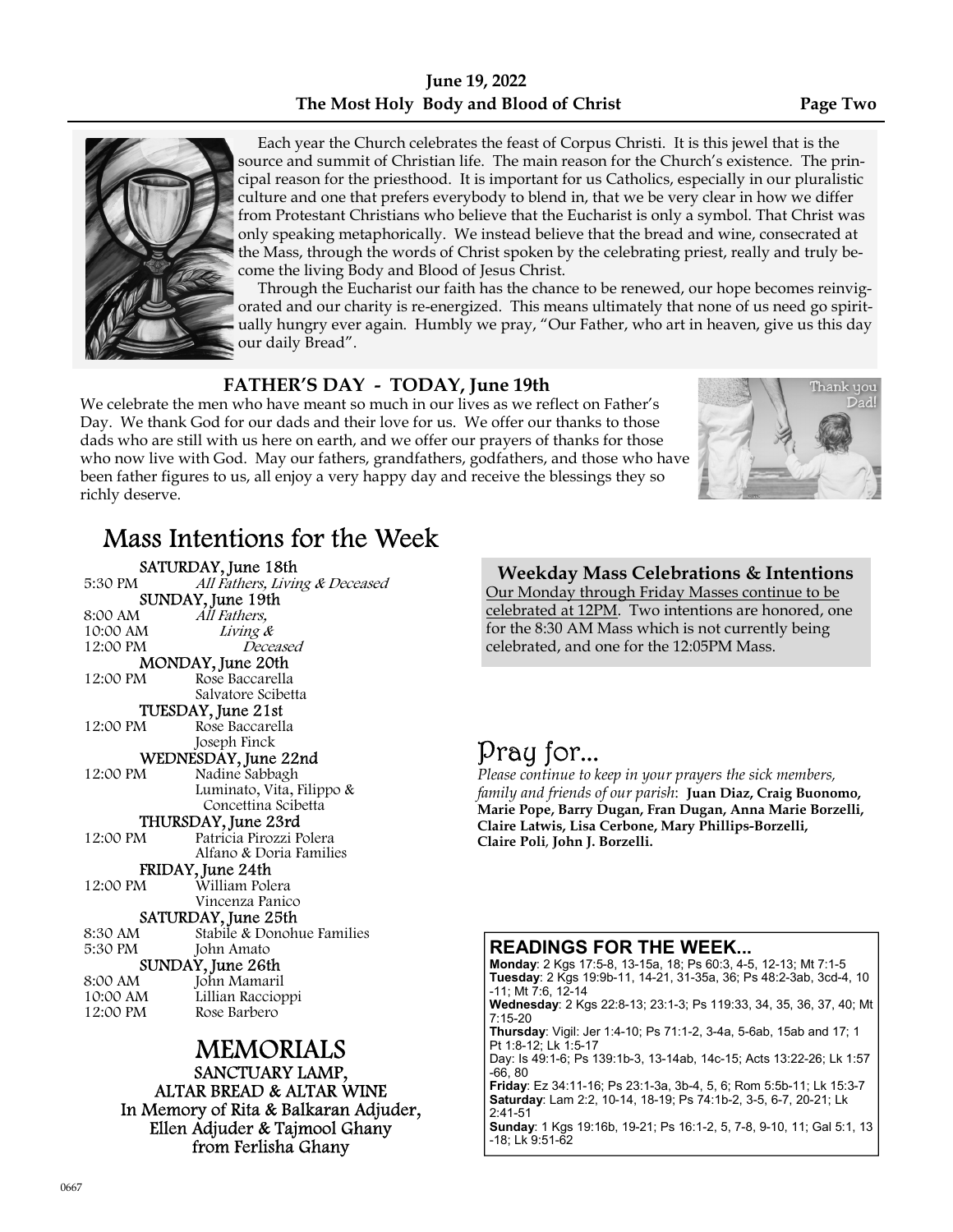# St. Henry Parish NEWS

## Food Pantry Availability

St. Henry FOOD PANTRY is OPEN WEDNES-DAYS, 9:30AM—12:30 PM ONLY. Participants may come every 1—2 weeks as necessary. Ring office doorbell—a bag will be brought to you.

 St. Vincent Food Pantry is open June 23rd, July 14 & 28, August 11 & 25, 3 PM- 4 PM ONLY. Location is in the Rectory Basement (entrance 46th St., ground level, near garage). Non-perishable food donations are always needed. Your donations may be brought to the Parish Office during the week. Please call ahead to insure Jean is in the office to accept it—201-436-0857, Ext. 110.

 Thank you, as always for your generosity and willingness to help those in need.

## PARISH CENTER RENTAL

If you are interested in renting our Parish Center (28th St., behind the Church) for a private party, please call Jean DiPillo,201-436-0857, Ext. 110, 9AM—3PM, Monday through Thursday, for availability and more information.

### All Saints Catholic Academy NEWS…

Registration for the 2022-2023 school year is still in progress. Be sure to register your child if you have not yet done so, as classes are filling up. For more information about ASCA call the office at 201-443- 8384 or visit the website: www.ascabayonne.org.

# Religious Education

Hi everyone,

 I hope and pray that you and your families are doing well!

 An update on my health—On Monday I began my 7th round of chemo. For the most part I am doing very well. I have my moments, but doesn't everyone? I want to thank everyone for your continued prayers, thoughts and best wishes. Plese keep sending these prayers to heaven.

 I miss each of you and especially the children. St. Henry will always be my heart and soul. Stay well, be safe. Always be Christ like to everyone you meet. Keep reaching for the stars and beyond. Be the change you wish to see in the world. Most important, boys and girls, continue to grow in your faith, love and kindness.

Miss Pope

St. Henry's PRAYER SHAWL MINISTRY The Prayer Shawl Ministry meets Sundays in the Parish Office, 1PM—3PM. If you have any questions, please contact Mary Rooth, 201-240-5909. PLEASENOTE THAT THERE WILL BE NO PRAYER SHAWL MEETING THIS SUNDAY, 6/19

## Parish Registration

 Your parish is your spiritual home. We invite you to register with St. Henry Parish. If you are not sure whether or not you are already registered, call Jean at the rectory office—201-436-0857, Ext. 110. However, if you are not receiving offering envelopes or various parish mailings, chances are you are not registered. Keep in mind that a person is not automatically a registered member because they were married here, or received other sacraments here.

 To register, complete a registration form at the Parish Office, Monday—Thursday, 9 AM—3:30 PM, or call Jean if you would like the form mailed to you

 Remember that membership with your parish is a requirement if you wish to be a godparent or a sponsor for Confirmation. Parents who wish to have their child baptized at St. Henry's must be members of the parish.

### ATTENTION: Eucharistic Ministers

 In the near future we hope to begin scheduling Eucharistic Ministers for our weekend Masses as we did in the past.

 All Eucharistic Ministers who wish to be included in our scheduling, are asked to call Jean at the Parish Office, 201-436-0857, Ext. 110, with your name, telephone number and Mass preference. So far we have only heard from 9 ministers. Please call as soon as possible.

 In the meantime, until we are able to create a schedule, we will continue to have volunteers come up to the altar at each Mass. Thank you!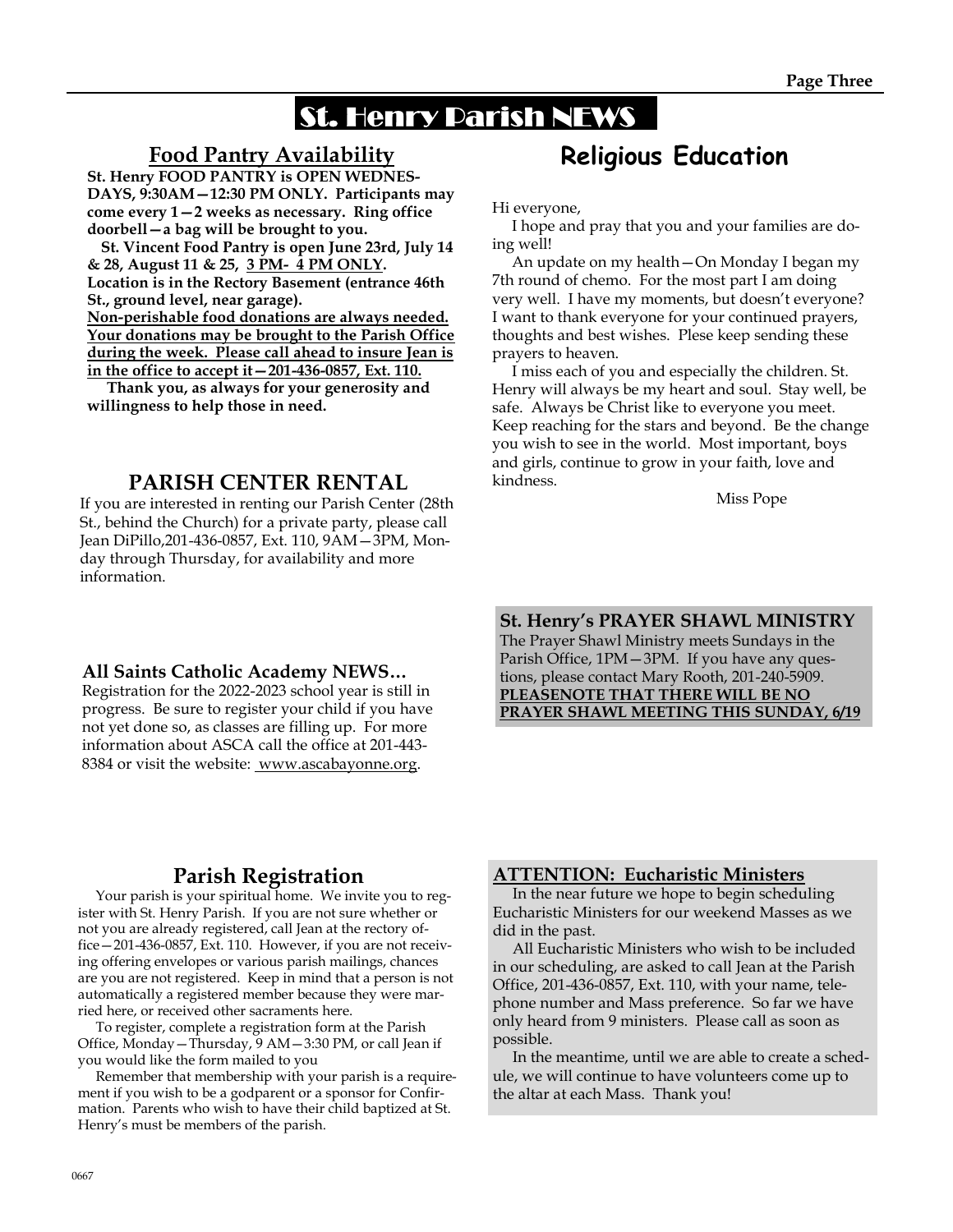# OTHER HAPPENINGS—In and Around Bayonne & the Archdiocese of Newark

IMMIGRATION HELP FOR UKRAINIANS: Contact Gintare Grigaite, Esq. at 201-471-7989.

<u>How to Report Abuse</u> The Archdiocese takes very seriously any and all<br>allegations of misconduct by members of the clergy, Religious and lay<br>staff of the Archdiocese. We encourage anyone with knowledge of an act of misconduct to inform us immediately so that we may take appropriate action to protect others and provide support to victims of sexual abuse and other misconduct. Individuals who wish to report an allegation of sexual misconduct may do so by calling Karen Clark, Director of<br>the Department for the Protection of the Faithful at 973-497-4254. Vic-<br>tims in need of assistance should call the Archdiocesan Assistance<br>Coordinator

#### The Archdiocese of Newark RESPECT LIFE

Office will be hosting four upcoming Rachel's Vineyard retreats in 2022 to heal the wounds from abortion.

 Sept. 9-11 (English) & October 21-23 (Spanish) Contact the Respect Life Office for more details by calling 973-497-4350 or email cheryl.riley@rcan.org (English); elvinedoderaquelinfo@rcan.org (Spanish)

## Thank You!

We received the following letter of thanks from the Little Sisters of the Poor (St. Joseph's Home for the Elderly): "On behalf of the Little Sisters of the Poor and our Residents here at St. Joseph's Home for the Elderly, I would like to acknowledge receipt of your generous donation in the amount of \$5,385 in response to our recent Door Collection at St. Henry Church. We are thankful to you for your kindness and your financial support of the mission of the Little Sisters of the Poor. It is through the generosity of our Friends and Benefactors that we are able to provide for the residents in our care. Please be assured that the Holy Sacrifice of the Mass is offered monthly in all of our homes throughout the world for the intentions of our Friends and Benefactors. You are also remembered daily in our prayers. Gratefully yours, Sr. Cecilia"

# St. Henry Parish NEWS - continued

# Thank You!

Total Collection thru the weekend of 6/12/22: \$6,448 Consisting of Regular Weekly Offering: \$5,220 Electronic Giving: \$1,228

We need \$10,000 each week in order to meet our expenses

The Maintenance & Repair Collection: \$2,422

Thank you for your continued support and generosity!

To everything there is a season and a time to every purpose under heaven (Ecclesiastes 3:11) "…a time to be born...""a time to love…" "… a time to be born to eternal life…" Remember in your prayers those of our parish, family, friends and community who have died in recent months,

### especially Bart Bini, Michael Marolda, Grace Frances Cronick, Helen Trainor & Loretta Brady,

as well as those who have died in the service of our Country "…and a time for peace in all the world…" Pray for our servicemen and women at home and abroad.

#### ROSARY SOCIETY News…

On Monday, July 4th, after the 9AM Mass, a Patriotic Rosary will be prayed in Church. Please join us in this beautiful, much-needed prayer for our country.

## 2022 Archdiocesan ANNUAL APPEAL

 The Annual Appeal funds essential programs and ministries at the heart of our Catholic mission in our four counties in the Archdiocese of Newark - namely to proclaim the gospel, to pass on the faith to future generations particularly through the celebration of the sacraments, and to care for the poor and those on the margins.

 OUR PARISH GOAL IS \$41,661. The Archdiocese requires us to meet this goal. If we do not, we must contribute the difference between our goal and the actual amount of pledges received. We therefore ask that you prayerfully consider making your gift or pledge to the 2022 Annual Appeal.

To date, \$25,130 has been pledged.

 Pledge/Gift envelopes are located at the doors of our Church. You may bring your envelope to the Parish Office or add a stamp and mail it directly to the Archdiocese of Newark (do not mail cash). As always, your generosity is appreciated!